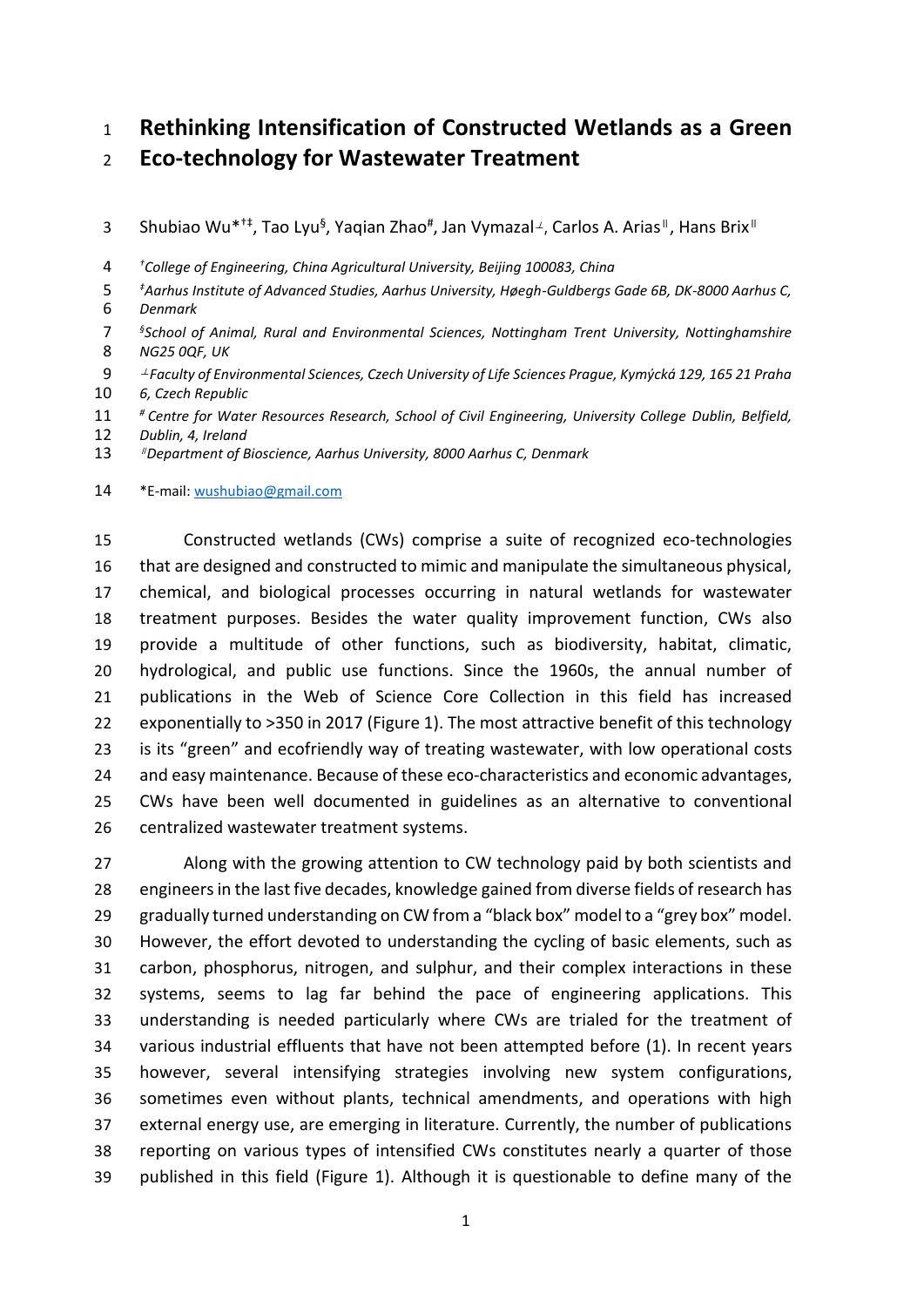"intensified CWs", these new types of CWs are driving the CW technology away from its eco-characteristics and economic benefits. The CW intensification is responding to new challenges where CWs passive systems present limitations and cannot produce the demanded effluent quality. Some of the new intensifying techniques are, however, only tested under laboratory scale conditions and are not as yet applied in full-scale systems.

 In our view, it is time to focus attention to this intensification strategy and urge a rethink on the future developments of CW technology. Should we intensify these systems using technical means to increase their pollutant removal performance and capacity, but risk losing their ancillary benefits? This in turn raises the question to rethink about how it would be wise to further intensify the performance of CW systems but maintain their ancillary functions.

### (1) **Intensification reduces the footprint of CWs**

 A main benefit of CW intensification lies in the improved treatment capacity and the concurrent lower footprint of the systems *(2)*. However, in low-populated rural areas and in many developing countries, land availability may not be such an issue. Even though the intensification of CWs can improve treatment efficiency, it would certainly increase the maintenance complexity and operational costs of the systems, which could be a challenge in some regions with limited financial resources. Some slightly intensified CWs, without too much process intensification and energy-demand, might be feasible. Besides, the strong seasonal nature of pollutant loading and the need to have a system with an established microbial community in a fixed bed may warrant such 'intensification'. However, the balance of its basic eco-characteristics, low operational costs, and easy maintenance, along with treatment capacity, must remain an important consideration.

### (2) **Intensification widens the application of CWs**

 The application of CWs has expanded quickly to treat various types of wastewater, which may contain a range of toxicants, including high concentrations of salt, high acid or alkaline compounds, and a diverse array of toxic chemical compounds. The long- term effects of these toxicants on wetland vegetation and associated microorganisms have not been well studied. But these toxic compounds may be the reason for the observed withering of plants and disruption of treatment performance in CWs handling different types of industrial wastewater. Even though intensification may accelerate the pollutant transformation processes by increasing the functional microbial activity, and concurrently relieve the potential negative impact from specific toxic contaminants, integration of other wastewater treatment technologies is recommended in the treatment train, which cannot be replaced by intensified CWs *(3)*.

### (3) **Intensification may make wetland vegetation redundant**

 Wetland vegetation is an indispensable component on CWs, since the plants provide many significant functions in relation to the treatment processes as well as